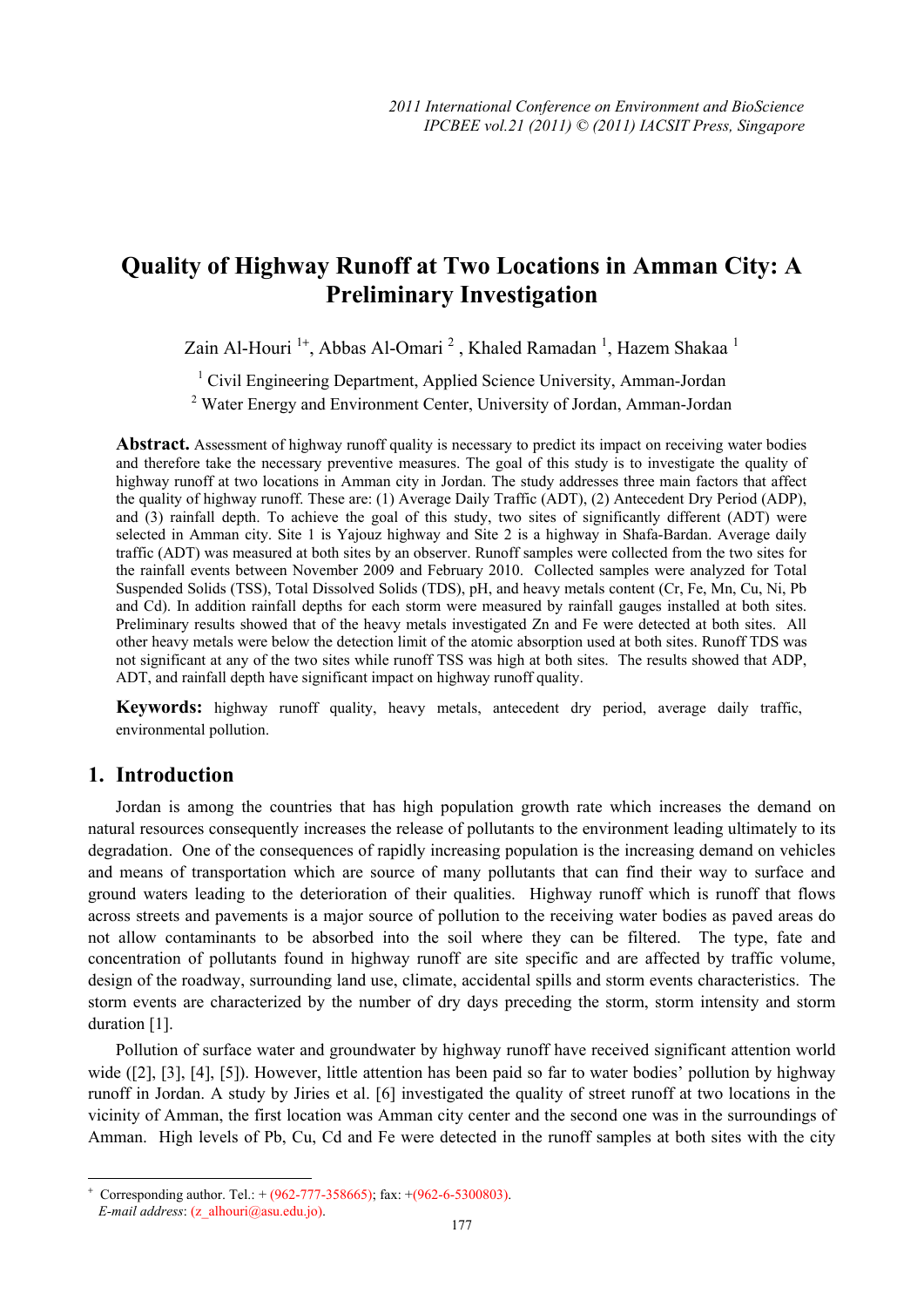downtown showing higher concentrations for all constituents. Jaradat et al. [7] investigated the quality of rainwater at two locations in Amman. High levels of  $Ca^{+2}$  and  $SO_4^{-2}$  were detected in addition to heavy metals with Zinc and Lead showing the highest concentrations. Highway runoff along Zarqa River finds its way to the river course which can lead to its pollution. The importance of protecting Zarqa River from pollution by highway runoff is that Zarqa River flows to King Talal Dam (KTD) which flows to King Abdulla Canal that delivers irrigation water to the Jordan Valley which is the food basket for Jordan. In addition, Zarqa River is the only river that passes through Jordan which makes its protection from pollution an environmental priority. This study aims at identifying pollutants and their concentrations in highway runoff at two locations in Amman city. In addition, the study aims at identifying the factors that affect highway runoff quality such as Average Daily Traffic (ADT), Antecedent Dry Period (ADP) which is defined as the dry period between two consecutive rainfall events, and rainfall depth.

### **2. Study Area**

Two sites in the vicinity of Amman, Jordan (Fig. 1) were chosen for this study. Site 1 is located in Yajouz street, and site 2 is located in Shafa Badran Street. The (ADT) was measured for both sites by an observer and is equal to 80400 for site 1 and 16128 for site 2. Runoff from the two locations flows to Zarqa River.



Fig. 1: Location of Amman, Jordan, and the drainage area for the two sites; Site 1-Yajouz Street, and Site 2-Shafe Badran Street.

### **3. Sampling and Analysis**

Rainfall depth for every rainfall event was measured by rain gauges installed at both sites. The two sites were monitored from October 2009 till February 2010. Runoff samples were collected from the two sites and analyzed for the following parameters: Total Dissolved Solids (TDS); Total Suspended Solids (TSS); pH, alkalinity, and the following heavy metals (Zn, Fe, Cd, Ni, Cr, Cu). All samples were analyzed according to the standard methods for the examination of water and wastewater [8]. Heavy metals were analyzed by a thermo elemental Atomic Absorption. Table 1 presents the detection limits for the Atomic Absorption used in the analysis.

| Metal                 | $\overline{ }$<br>ZШ | 2 U   | $\overline{\phantom{a}}$<br>∪u | <b>* T*</b><br>$\mathbb{N}_1$ | D <sub>k</sub><br>⊥∪ | ◡    | ∪u   |
|-----------------------|----------------------|-------|--------------------------------|-------------------------------|----------------------|------|------|
| Detection limit, mg/l | 0.003                | 0.007 | 0.03                           | 0.06                          | 0.10                 | 0.05 | 0.04 |

Table 1. Detection limits of the Atomic Absorption used

# **4. Results and Discussion**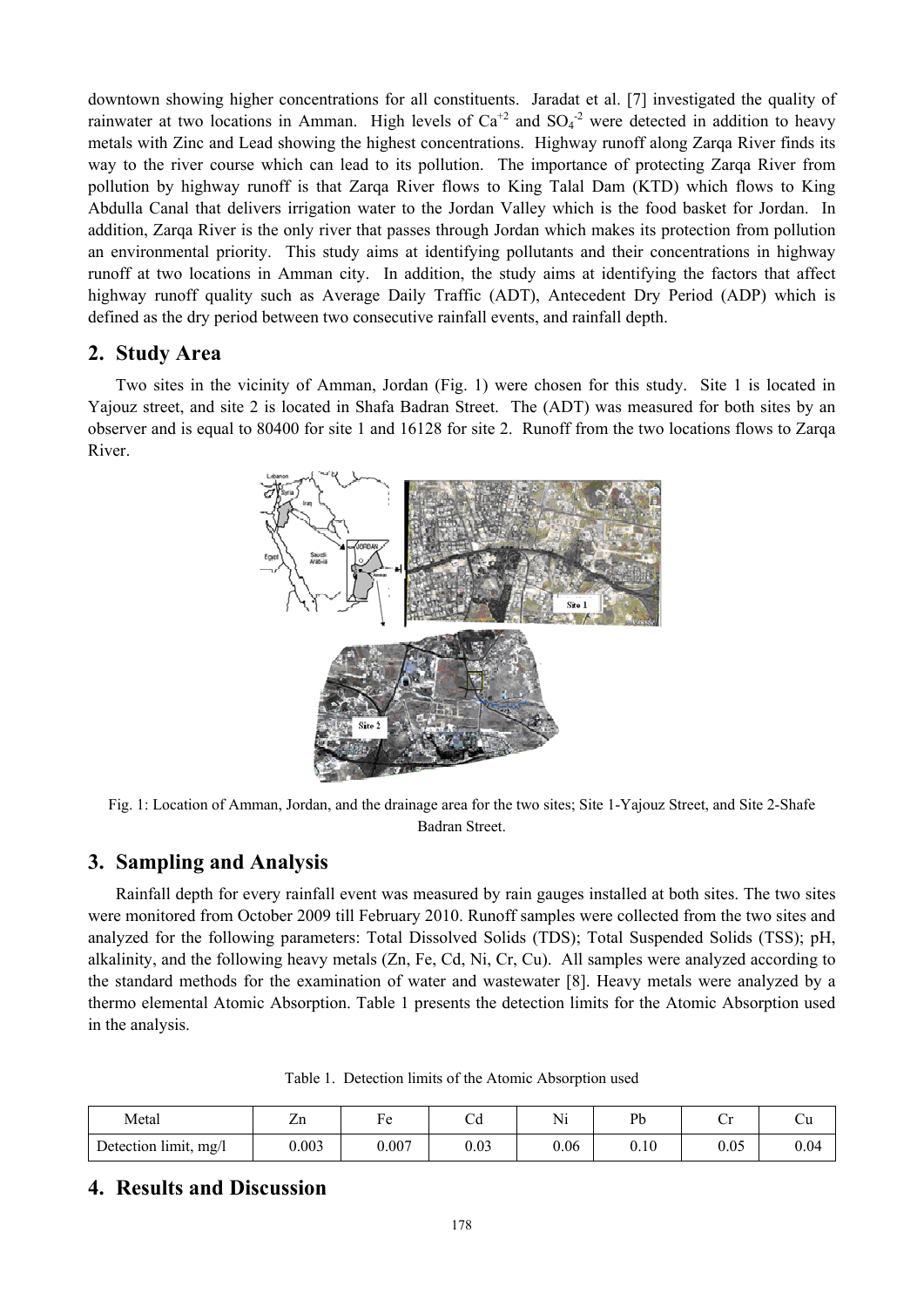#### **4.1. TDS, TSS, and pH**

TDS and TSS concentrations in addition to pH of the street runoff samples collected from the two sites investigated in this study are shown in Figures 2 to 4. Figure 2 shows TDS of the runoff samples and rainfall depths for different (ADPs) at the two sites. The last column of this figure represents the first rainfall event which has the highest ADP. For site 2, there was no runoff at the time of sampling, so no sample was collected from this site for this rainfall event. For site 1, the highest TDS was observed at the first rainfall event which has the highest ADP. For site 2, the highest TDS was observed for the rainfall event that has an ADP of 4 days. The impact of rainfall depth on runoff TDS is observed at both sites. At site 1, at ADP of 34 days, the TDS for this rainfall event was almost equal to the TDS for the first rainfall event. This is attributed to the high ADP, and to the low rainfall depth. On the other hand, at site 2, the TDS for the rainfall event with 38 ADP was high. However due to the high rainfall depth, the TDS was lower than that for the rainfall event with 4 days ADP.



Fig. 2: Rainfall and TDS versus ADP for Sites 1 and 2.

TSS for different ADPs at the two sites is shown in Figure 3. The figure shows that TSS is high at the two sites for long ADP. The highest TSS at site 1 was observed at the first rainfall event which is the last column. At site 2, the highest TSS was observed at 38 days ADP. Strong correlation is also observed between rainfall depth and TSS. This figure illustrates that the higher the rainfall depth is, the higher the TSS, which is analogous to increasing TSS in surface waters with increasing discharge [9].





Further investigation of Figures 2 and 3 show that, generally TDS and TSS concentrations at site 1 are higher than those at site 2 which is most probably due to the higher ADT volume at site 1. In addition, Figures 2 and 3 demonstrate the fact that street runoff TDS is function of ADP, rainfall depth and ADT.

Figure 4 shows that pH ranged between 7.1 and 7.7 at both sites. No significant variations in pH levels were observed at both sites. It is noted that a pH drop is observed at high rainfall depth which is most probably due to increasing  $CO<sub>2</sub>$  levels in the rainwater.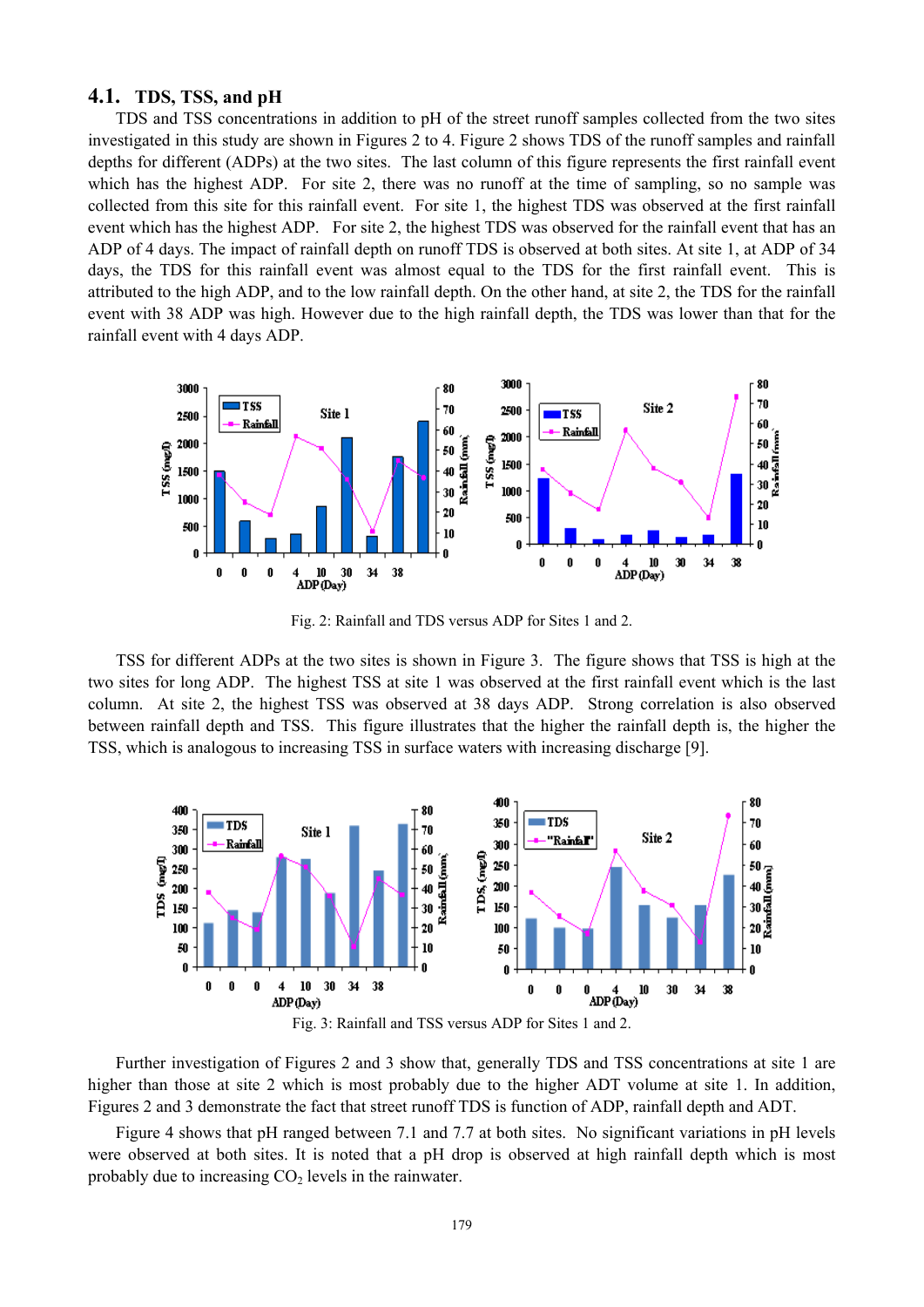

Fig. 4: Rainfall and pH versus ADP for Sites 1 and 2.

### **4.2. Heavy Metals**

Of the heavy metals monitored Cadmium (Cd), Copper (Cu), Chromium (Cr), Nickel (Ni), and lead (Pb) were below the detection limit of the atomic absorption used at both sites. However, Zinc (Zn) and Iron (Fe) were detected at both sites. Figures 5 and 6 show the concentrations of Zn and Fe at both sites, respectively.

Figure 5 shows that the highest Zn concentration was observed at site 1 at the first rainfall event which is due to its accumulation over the long dry period between the two rainy seasons. However, no runoff was observed at the first rainfall event at the time of sampling at site 2. At the other rainfall events, Zn concentration dropped significantly, but it was detected at both sites.



Fig. 5: Rainfall and Zn concentration versus ADP for Sites 1 and 2.

Fe concentration at both sites is illustrated in Figure 6. The highest concentration was detected at site 1 at the first rainfall event, which is again due to the high ADP before this event. Fe concentrations at both sites were low at 30 and 34 days ADP. Fe concentrations at both sites were higher than Zn concentrations. Observation of Fe concentration shows that no significant difference in Fe concentration at both sites was observed. However, it is interesting to note that Fe concentration at 10 days ADP at site 2 is higher than that at site 1 which is due to the higher rainfall depth at site 1 for that rainfall event. Fe concentrations detected at both sites are much lower than those reported by Jiries et al. [6] which is most probably due to the significant difference in the ADT.



Fig. 6: Rainfall and Fe Concentrations versus ADP for (a) Site 1 and (b) Site 2.